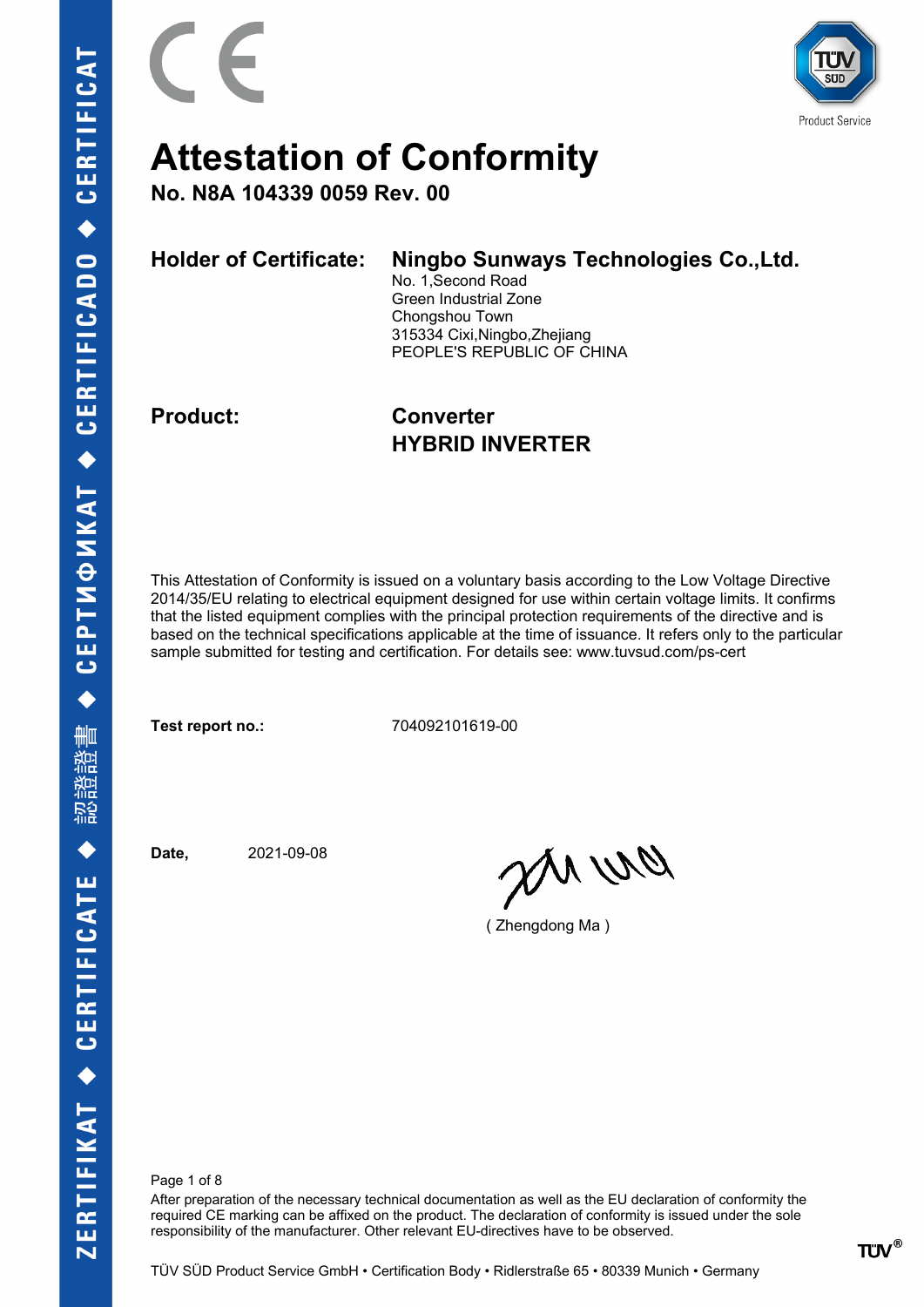



**No. N8A 104339 0059 Rev. 00**

**Model(s): STH-3KTL-HSS, STH-3.6KTL-HSS, STH-3KTL-HS, STH-3.6KTL-HS, STH-4.2KTL-HS, STH-4.6KTL-HS, STH-5KTL-HS, STH-6KTL-HS, STH-7KTL-HS, STH-8KTL-HS.**

**Parameters: Please see page 3 to page 8**

**Tested according to:**

EN 62109-1:2010 EN 62109-2:2011

Page 2 of 8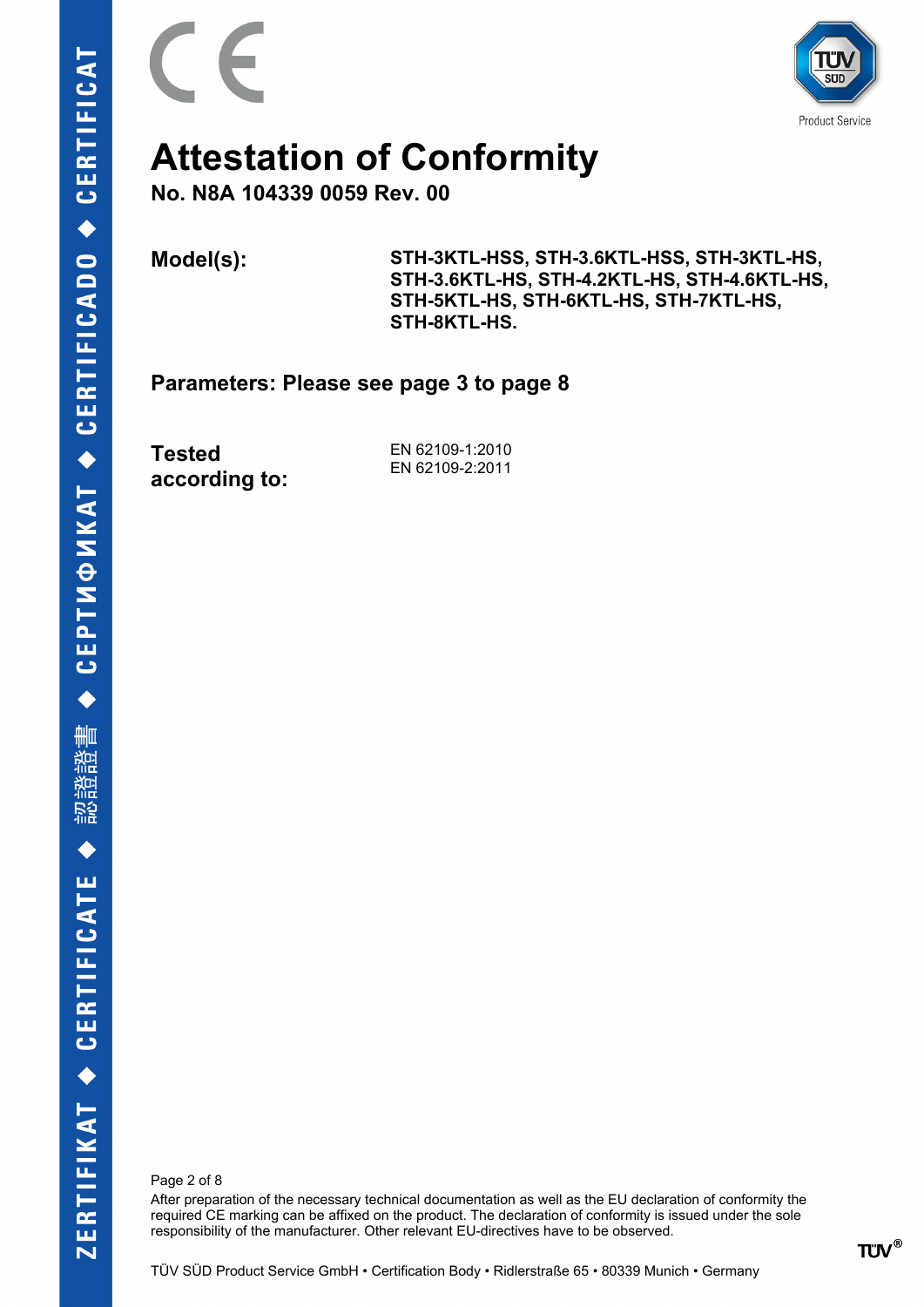

**No. N8A 104339 0059 Rev. 00**

E

| Models                                        | STH-3KTL-HSS         | STH-3.6KTL-<br><b>HSS</b> | STH-3KTL-HS          | STH-3.6KTL-<br><b>HS</b> | STH-4.2KTL-<br><b>HS</b> |  |  |  |
|-----------------------------------------------|----------------------|---------------------------|----------------------|--------------------------|--------------------------|--|--|--|
| PV Port                                       |                      |                           |                      |                          |                          |  |  |  |
| D.C. Max.<br>Input<br>Voltage:                | 600 Vd.c.            | 600 Vd.c.                 | 600 Vd.c.            | 600 Vd.c.                | 600 Vd.c.                |  |  |  |
| D.C. MPPT<br>Voltage<br>Range:                | 100-550 Vd.c.        | 100-550 Vd.c.             | 100-550 Vd.c.        | 100-550 Vd.c.            | 100-550 Vd.c.            |  |  |  |
| D.C. Max.<br>Input Current:                   | 15 Ad.c.             | 15 Ad.c.                  | 15/15 Ad.c.          | 15/15 Ad.c.              | 15/15 Ad.c.              |  |  |  |
| Isc PV:                                       | 20 Ad.c.             | 20 Ad.c.                  | 20/20 Ad.c.          | 20/20 Ad.c.              | 20/20 Ad.c.              |  |  |  |
| <b>Battery Port</b>                           |                      |                           |                      |                          |                          |  |  |  |
| <b>Battery</b><br>Voltage<br>Range:           | 85-500 Vd.c.         | 85-500 Vd.c.              | 85-500 Vd.c.         | 85-500 Vd.c.             | 85-500 Vd.c.             |  |  |  |
| Battery Max.<br>Charge/Disch<br>arge Current: | 30/30 Ad.c.          | 30/30 Ad.c.               | 30/30 Ad.c.          | 30/30 Ad.c.              | 30/30 Ad.c.              |  |  |  |
| Battery Type:                                 | Li-Ion               | Li-Ion                    | Li-Ion               | Li-Ion                   | Li-Ion                   |  |  |  |
| <b>AC Input Port</b>                          |                      |                           |                      |                          |                          |  |  |  |
| <b>AC</b> Input<br>Nominal<br>Voltage:        | L/N/PE~<br>220/230 V | L/N/PE~<br>220/230 V      | L/N/PE~<br>220/230 V | L/N/PE~<br>220/230 V     | L/N/PE~<br>220/230 V     |  |  |  |
| <b>AC</b> Input<br>Nominal<br>Frequency:      | 50/60 Hz             | 50/60 Hz                  | 50/60 Hz             | 50/60 Hz                 | 50/60 Hz                 |  |  |  |
| <b>AC</b> Input<br>Max. Current:              | 27.3 Aa.c.           | 32.7 Aa.c.                | 27.3 Aa.c.           | 32.7 Aa.c.               | 38.2 Aa.c.               |  |  |  |
| AC Input<br>Max.<br>Apparent<br>Power:        | 6000 VA              | 7200 VA                   | 6000 VA              | 7200 VA                  | 8400 VA                  |  |  |  |

Page 3 of 8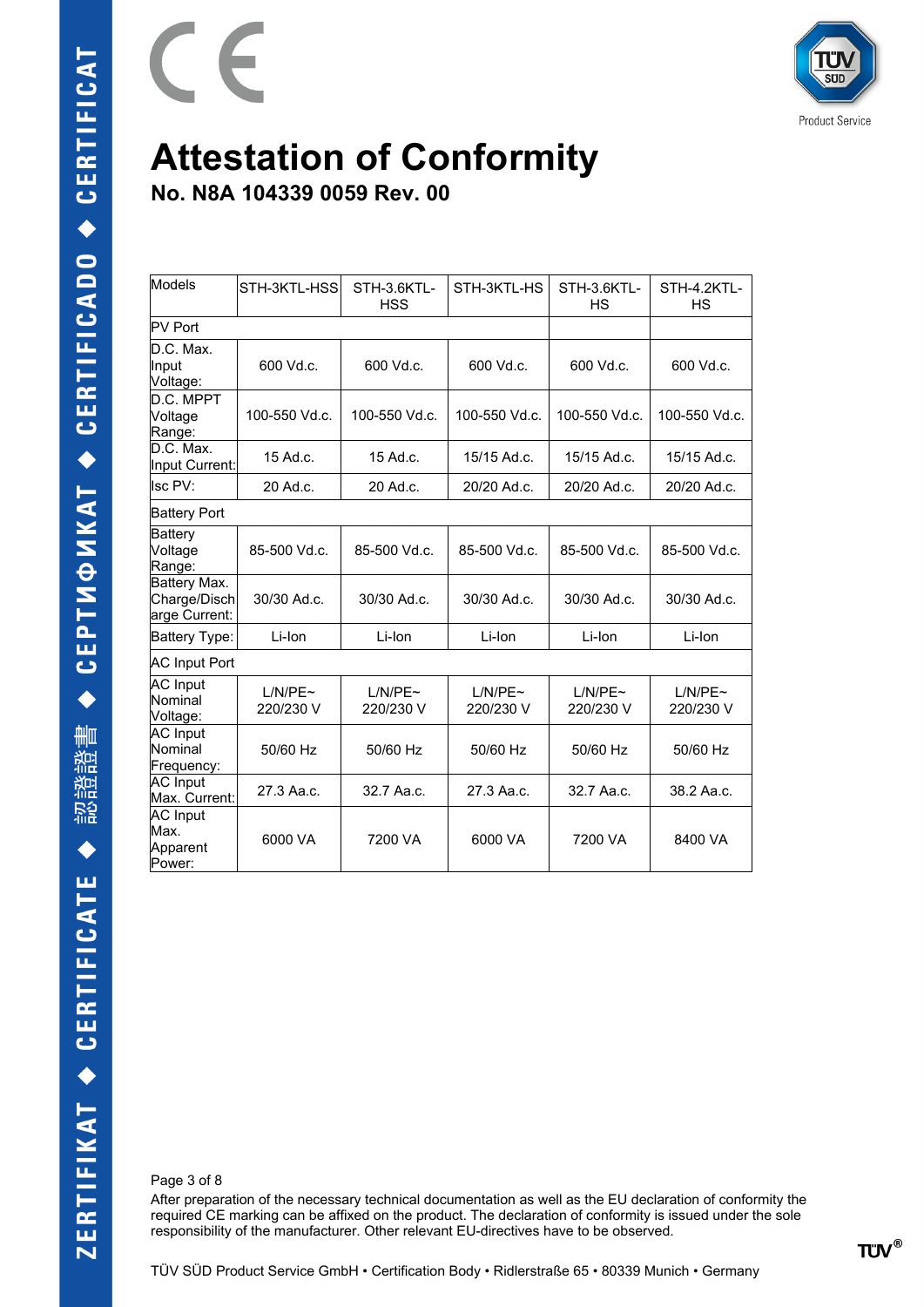

**Product Service** 

# **Attestation of Conformity**

**No. N8A 104339 0059 Rev. 00**

E

| Models                                     | STH-3KTL-HSS                | STH-3.6KTL-<br><b>HSS</b>   | STH-3KTL-HS                | STH-3.6KTL-<br>НS           | STH-4.2KTL-<br>НS        |  |  |  |
|--------------------------------------------|-----------------------------|-----------------------------|----------------------------|-----------------------------|--------------------------|--|--|--|
|                                            | <b>AC Output Port</b>       |                             |                            |                             |                          |  |  |  |
| A.C. Output<br>Nominal<br>Voltage:         | $1/N/PF \sim$<br>220/230 V  | $1/N/PF \sim$<br>220/230 V  | $1/N/PF \sim$<br>220/230 V | $1/N/PF \sim$<br>220/230 V  | L/N/PE~<br>220/230 V     |  |  |  |
| A.C. Output<br>Nominal<br>Frequency:       | 50/60 Hz                    | 50/60 Hz                    | 50/60 Hz                   | 50/60 Hz                    | 50/60 Hz                 |  |  |  |
| A.C. Output<br>Rated Power:                | 3000 W                      | 3600 W                      | 3000 W                     | 3600 W                      | 4200 W                   |  |  |  |
| A.C. Output<br>Rated<br>Apparent<br>Power: | 3000 VA                     | 3600 VA                     | 3000 VA                    | 3600 VA                     | 4200 VA                  |  |  |  |
| A.C. Output<br>Max.<br>Apparent<br>Power:  | 3300 VA                     | 3960 VA                     | 3300 VA                    | 3960 VA                     | 4600 VA                  |  |  |  |
| A.C. Output<br>Rated<br>lCurrent:          | 13 Aa.c.                    | 15.7 Aa.c.                  | 13 Aa.c.                   | 15.7 Aa.c.                  | 18.3 Aa.c.               |  |  |  |
| A.C. Output<br>Max. Current:               | 15 Aa.c.                    | 18 Aa.c.                    | 15 Aa.c.                   | 18 Aa.c.                    | 21 Aa.c.                 |  |  |  |
| Power<br>Factor:                           | $0.8$ leading<br>0.8lagging | $0.8$ leading<br>0.8lagging | 0.8leading<br>0.8lagging   | $0.8$ leading<br>0.8lagging | 0.8leading<br>0.8lagging |  |  |  |

Page 4 of 8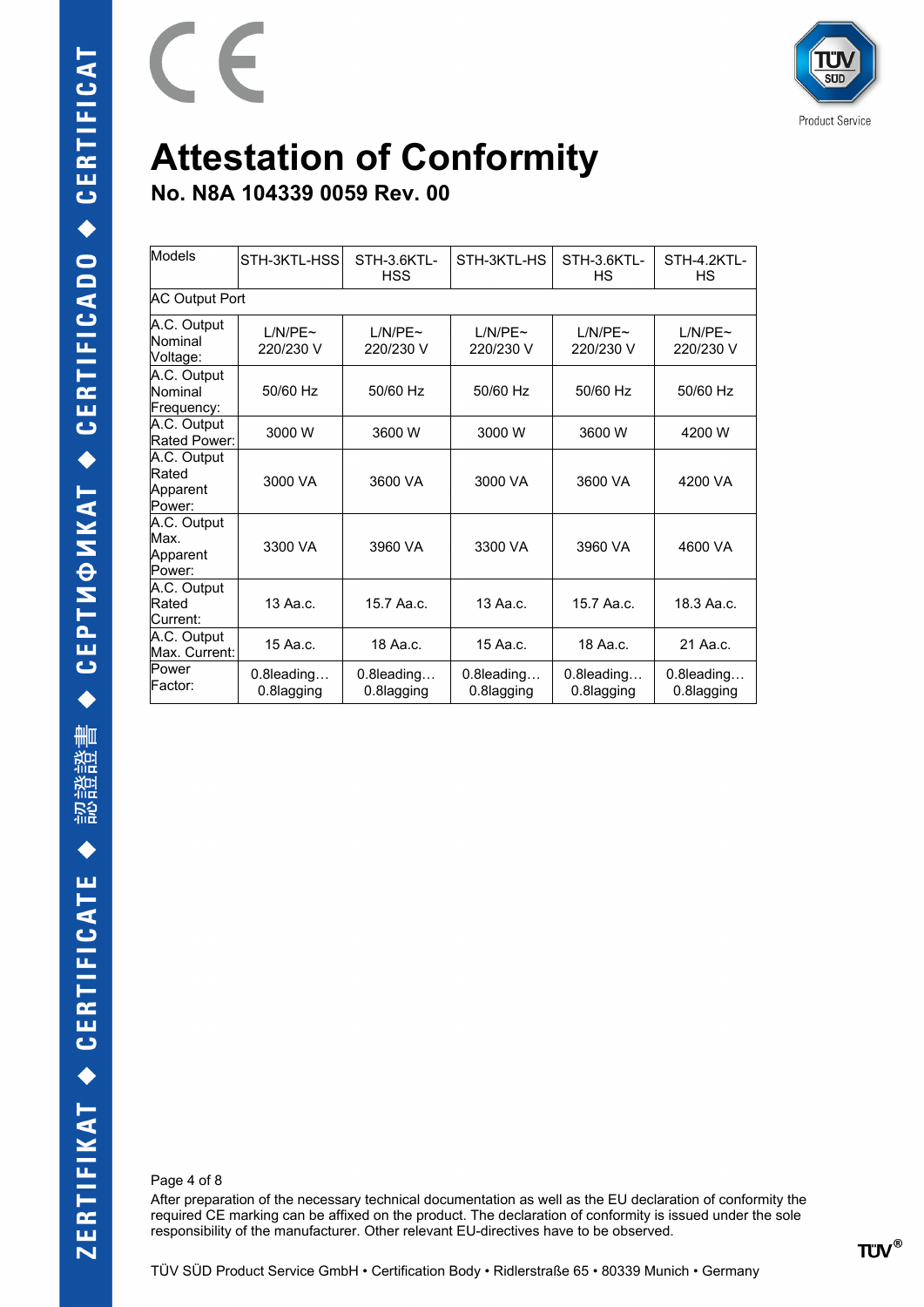



**No. N8A 104339 0059 Rev. 00**

E

| Models                                        | STH-3KTL-HSS                     | STH-3.6KTL-<br><b>HSS</b> |                      |                      | STH-3KTL-HS STH-3.6KTL-HSSTH-4.2KTL-HS |  |
|-----------------------------------------------|----------------------------------|---------------------------|----------------------|----------------------|----------------------------------------|--|
| Back-up Output Port                           |                                  |                           |                      |                      |                                        |  |
| Back-up<br>Output<br>Nominal<br>Voltage:      | L/N/PE~<br>220/230 V             | L/N/PE~<br>220/230 V      | L/N/PE~<br>220/230 V | L/N/PE~<br>220/230 V | L/N/PE~<br>220/230 V                   |  |
| Back-up<br>Output<br>Nominal<br>Frequency:    | 50/60 Hz                         | 50/60 Hz                  | 50/60 Hz             | 50/60 Hz             | 50/60 Hz                               |  |
| Back-up<br>Output Rated<br>Power:             | 3000 W                           | 3600 W                    | 3000 W               | 3600 W               | 4200 W                                 |  |
| Back-up<br>Output Rated<br>Apparent<br>Power: | 3000 VA                          | 3600 VA                   | 3000 VA              | 3600 VA              | 4200 VA                                |  |
| Back-up<br>Output Max.<br>Apparent<br>Power:  | 3300 VA                          | 3960 VA                   | 3300 VA              | 3960 VA              | 4600 VA                                |  |
| General Data                                  |                                  |                           |                      |                      |                                        |  |
| Operating<br>Attitude:                        | 3000 m                           |                           |                      |                      |                                        |  |
| Protective<br>Class:                          |                                  | ı                         |                      |                      |                                        |  |
| Ingress<br>Protection:                        | <b>IP65</b>                      |                           |                      |                      |                                        |  |
| Overvoltage<br>Category:                      | $II(DC)$ , $III(AC)$             |                           |                      |                      |                                        |  |
| Operating<br>Temperature<br>Range:            | $-30^{\circ}$ C $ +60^{\circ}$ C |                           |                      |                      |                                        |  |
| Communicat-<br>-ion                           | WiFi / LAN(Optional)             |                           |                      |                      |                                        |  |
| Inverter<br>Topology:                         | Non-isolated                     |                           |                      |                      |                                        |  |

Page 5 of 8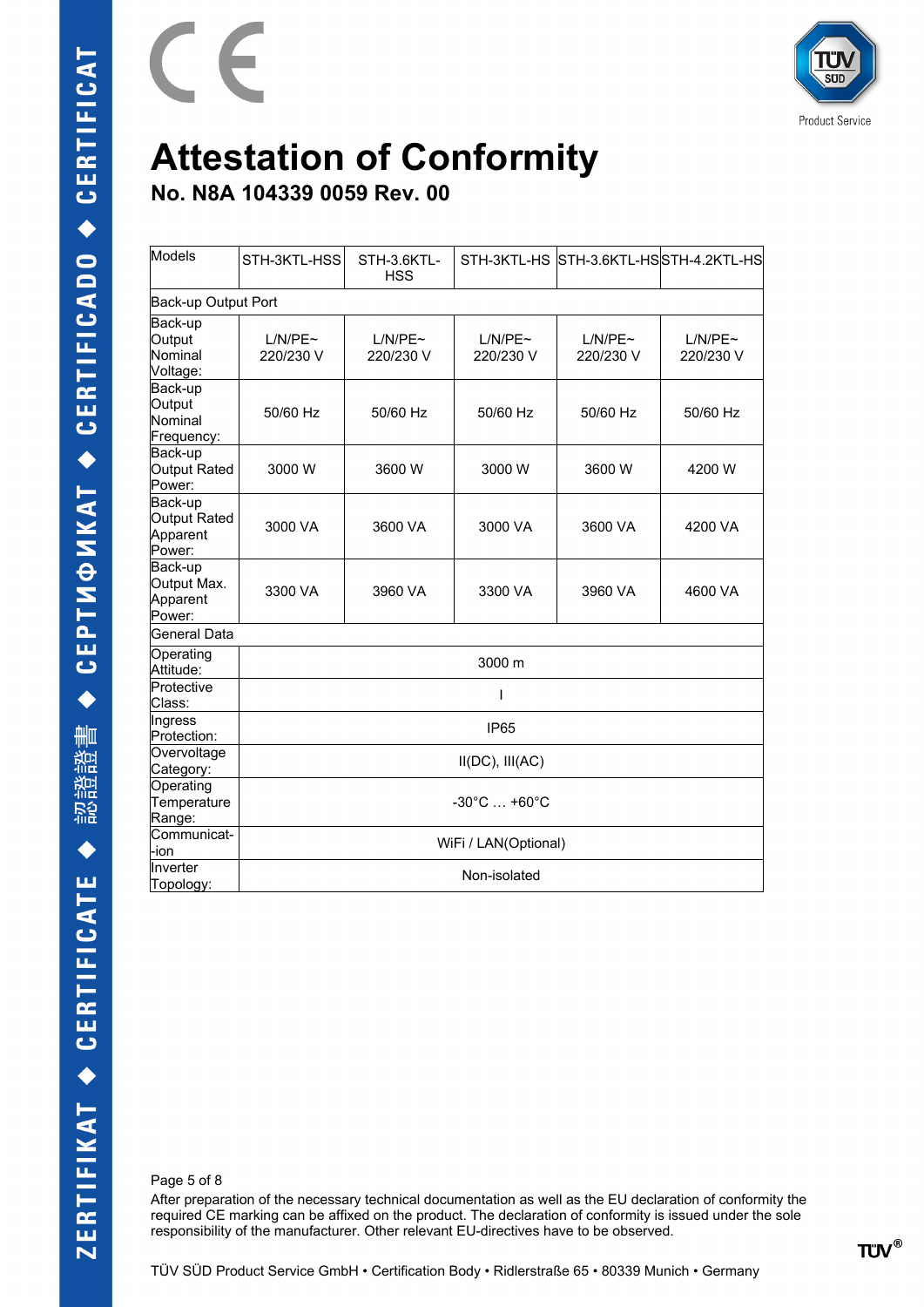

**No. N8A 104339 0059 Rev. 00**

E

| Models                                              | STH-4.6KTL-HS     | STH-5KTL-HS                                                            | STH-6KTL-HS   | STH-7KTL-HS   | STH-8KTL-HS   |  |  |
|-----------------------------------------------------|-------------------|------------------------------------------------------------------------|---------------|---------------|---------------|--|--|
| PV Port                                             |                   |                                                                        |               |               |               |  |  |
| D.C. Max.<br>Input<br>Voltage:                      | 600 Vd.c.         | 600 Vd.c.                                                              | 600 Vd.c.     | 600 Vd.c.     | 600 Vd.c.     |  |  |
| D.C. MPPT<br>Voltage<br>Range:                      | 100-550 Vd.c.     | 100-550 Vd.c.                                                          | 100-550 Vd.c. | 100-550 Vd.c. | 100-550 Vd.c. |  |  |
| D.C. Max.<br>Input<br>Current:                      | 15/15 Ad.c.       | 15/15 Ad.c.                                                            | 15/15 Ad.c.   | 15/15 Ad.c.   | 15/15 Ad.c.   |  |  |
| <b>Isc PV:</b>                                      | 20/20 Ad.c.       | 20/20 Ad.c.                                                            | 20/20 Ad.c.   | 20/20 Ad.c.   | 20/20 Ad.c.   |  |  |
| <b>Battery Port</b>                                 |                   |                                                                        |               |               |               |  |  |
| <b>Battery</b><br>Voltage<br>Range:                 | 85-500 Vd.c.      | 85-500 Vd.c.                                                           | 85-500 Vd.c.  | 85-500 Vd.c.  | 85-500 Vd.c.  |  |  |
| Battery<br>Max.<br>Charge/Dis<br>charge<br>Current: | 30/30 Ad.c.       | 30/30 Ad.c.                                                            | 30/30 Ad.c.   | 30/30 Ad.c.   | 30/30 Ad.c.   |  |  |
| <b>Battery</b><br>Type:                             | Li-Ion            | Li-Ion                                                                 | Li-Ion        | Li-Ion        | Li-Ion        |  |  |
| <b>AC Input Port</b>                                |                   |                                                                        |               |               |               |  |  |
| <b>AC</b> Input<br>Nominal<br>Voltage:              | L/N/PE~ 220/230 V | L/N/PE~ 220/230L/N/PE~ 220/230L/N/PE~ 220/230L/N/PE~ 220/230<br>$\vee$ | V             | V             | V             |  |  |
| <b>AC</b> Input<br>Nominal<br>Frequency:            | 50/60 Hz          | 50/60 Hz                                                               | 50/60 Hz      | 50/60 Hz      | 50/60 Hz      |  |  |
| <b>AC</b> Input<br>Max.<br>Current:                 | 41.8 Aa.c.        | 45.5 Aa.c.                                                             | 54.5 Aa.c.    | 54.5 Aa.c.    | 54.5 Aa.c.    |  |  |
| <b>AC</b> Input<br>Max.<br>Apparent<br>Power:       | 9200 VA           | 10000 VA                                                               | 12000 VA      | 12000 VA      | 12000 VA      |  |  |

Page 6 of 8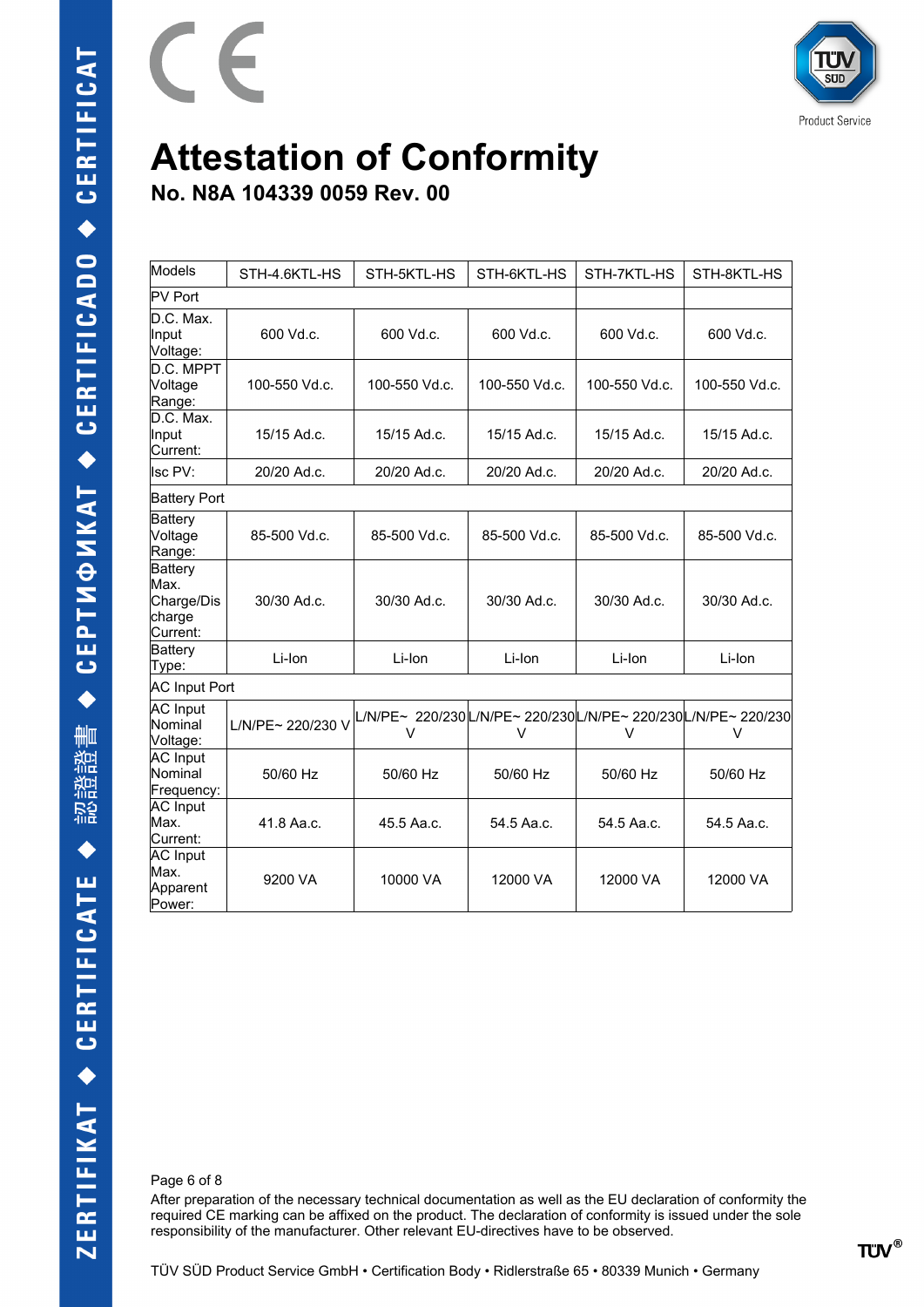

**No. N8A 104339 0059 Rev. 00**

E

| Models                                     | STH-4.6KTL-HS               | STH-5KTL-HS                 | STH-6KTL-HS              | STH-7KTL-HS                 | STH-8KTL-HS              |
|--------------------------------------------|-----------------------------|-----------------------------|--------------------------|-----------------------------|--------------------------|
| <b>AC Output Port</b>                      |                             |                             |                          |                             |                          |
| A.C. Output<br>Nominal<br>Voltage:         | L/N/PE~<br>220/230 V        | L/N/PE~<br>220/230 V        | L/N/PE~<br>220/230 V     | L/N/PE~<br>220/230 V        | L/N/PE~<br>220/230 V     |
| A.C. Output<br>Nominal<br>Frequency:       | 50/60 Hz                    | 50/60 Hz                    | 50/60 Hz                 | 50/60 Hz                    | 50/60 Hz                 |
| A.C. Output<br>Rated Power:                | 4600 W                      | 5000 W                      | 6000 W                   | 7000 W                      | 8000 W                   |
| A.C. Output<br>Rated<br>Apparent<br>Power: | 4600 VA                     | 5000 VA                     | 6000 VA                  | 7000 VA                     | 8000 VA                  |
| A.C. Output<br>Max.<br>Apparent<br>Power:  | 4600 VA                     | 5500 VA                     | 6600 VA                  | 7700 VA                     | 8000 VA                  |
| A.C. Output<br>Rated<br>Current:           | 20 Aa.c.                    | 21.7 Aa.c.                  | 26.1 Aa.c.               | 31.8 Aa.c.                  | 36.3 Aa.c.               |
| A.C. Output<br>Max. Current:               | 21 Aa.c.                    | 25 Aa.c.                    | 28.7 Aa.c.               | 35 Aa.c.                    | 36.3 Aa.c.               |
| Power Factor:                              | $0.8$ leading<br>0.8lagging | $0.8$ leading<br>0.8lagging | 0.8leading<br>0.8lagging | $0.8$ leading<br>0.8lagging | 0.8leading<br>0.8lagging |

Page 7 of 8